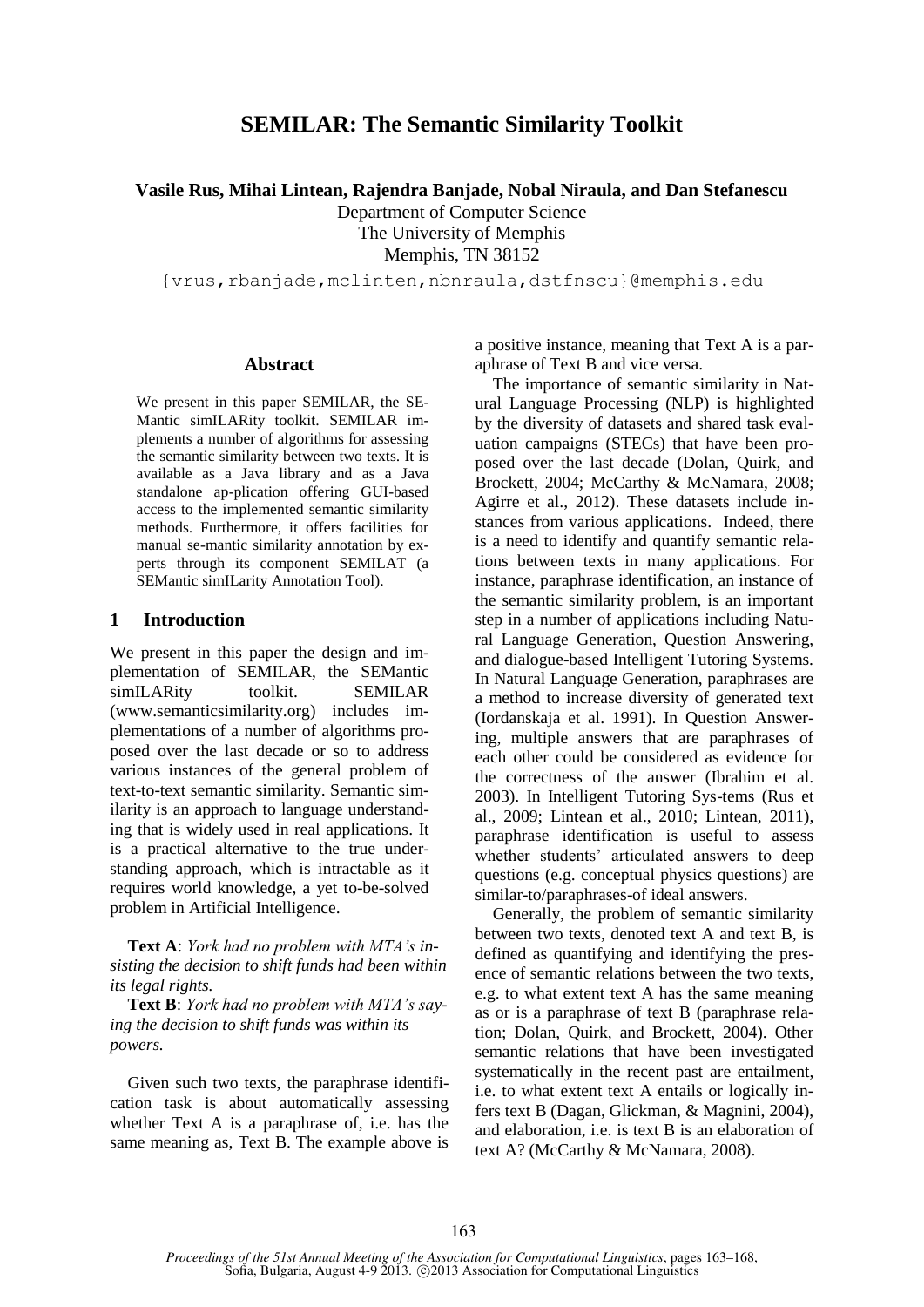| $\overline{\mathbf{x}}$<br>$\Box$<br>$\blacksquare$<br>SIMILAR - A Practical Tool for Semantic Similarity Assessment<br>$V$ 1.0.15<br>$\frac{d}{d}$ |                     |                                                                                                                                                                 |                                         |               |                   |                 |                                          |                                            |                      |                          |  |
|-----------------------------------------------------------------------------------------------------------------------------------------------------|---------------------|-----------------------------------------------------------------------------------------------------------------------------------------------------------------|-----------------------------------------|---------------|-------------------|-----------------|------------------------------------------|--------------------------------------------|----------------------|--------------------------|--|
| <b>Data View</b><br><b>Project Select</b><br><b>Preprocessing</b><br><b>Define Features</b>                                                         |                     |                                                                                                                                                                 |                                         |               |                   | <b>Classify</b> | <b>Similarity Kernels</b>                | <b>Similarity Tools</b>                    |                      |                          |  |
| <b>View Train Data</b><br><b>View Test Data</b><br><b>Switch View</b><br><b>Viewing: Training Data</b>                                              |                     |                                                                                                                                                                 |                                         |               |                   |                 |                                          |                                            | <b>Copy Instance</b> |                          |  |
| Class SMetric Deviation Prev Dev<br>#                                                                                                               |                     |                                                                                                                                                                 |                                         | <b>Text A</b> |                   |                 | <b>Text B</b>                            |                                            |                      | lgnore                   |  |
| 1207<br>$\mathbf{v}$                                                                                                                                | 0                   | 0 When the manager let him in the apartm<br>0                                                                                                                   |                                         |               |                   |                 | When a manager let him into the apartm   |                                            |                      |                          |  |
| 1208                                                                                                                                                | $\mathbf{0}$        | $\overline{0}$                                                                                                                                                  | 0 DeVries did make one stop in town Wed |               |                   |                 |                                          | Convicted child molester Brian DeVries s   |                      |                          |  |
| 1209                                                                                                                                                | Ō                   | Ō<br>0 Inflation-index bonds are carrying an inter                                                                                                              |                                         |               |                   |                 | The interest rate on Series EE savings b |                                            |                      |                          |  |
| 1210                                                                                                                                                | $\mathbf{0}$        | $\mathbf{0}$<br>O The state wants to kill the wolves in appr                                                                                                    |                                         |               |                   |                 |                                          | The state wants to kill the wolves in appr |                      |                          |  |
| 1211<br>$\overline{\mathbf{v}}$                                                                                                                     |                     | 0<br>0<br>0 Air Transport Association spokeswoman  ATA spokeswoman Diana Cronan said tr                                                                         |                                         |               |                   |                 |                                          |                                            |                      |                          |  |
| 1212<br>$\overline{\mathbf{v}}$                                                                                                                     |                     | $\mathbf{0}$<br>$\mathbf{0}$<br>0 <sup>1</sup> "NASA's organizational culture and struct<br>"The NASA organizational culture had as<br>$\overline{\phantom{a}}$ |                                         |               |                   |                 |                                          |                                            |                      |                          |  |
| Data Stats                                                                                                                                          | <b>Lexical Data</b> | <b>Syntactic Data</b>                                                                                                                                           | <b>Extracted Features</b>               |               |                   |                 | <b>Last Two Features Output</b>          |                                            |                      |                          |  |
| <b>Text A</b><br><b>Text B</b>                                                                                                                      |                     |                                                                                                                                                                 |                                         |               |                   |                 |                                          |                                            |                      |                          |  |
| Raw Form                                                                                                                                            | <b>Base Form</b>    | POS                                                                                                                                                             | Sentence                                |               |                   | Raw Form        | <b>Base Form</b>                         | POS                                        | Sentence             |                          |  |
| <b>DeVries</b>                                                                                                                                      | devry               | <b>NNS</b>                                                                                                                                                      | 0                                       | ▲             | Convicted         |                 | convicted                                | Ш                                          | 0                    |                          |  |
| did                                                                                                                                                 | do                  | <b>VBD</b>                                                                                                                                                      | 0                                       |               | child             |                 | child                                    | <b>NN</b>                                  | Ō                    |                          |  |
| make                                                                                                                                                | make                | <b>V<sub>R</sub></b>                                                                                                                                            | Ō                                       |               | molester<br>Brian |                 | molester                                 | <b>NN</b>                                  | ٥                    |                          |  |
| lone                                                                                                                                                | one                 | CD                                                                                                                                                              | $\overline{0}$                          |               |                   |                 | Brian                                    | <b>NNP</b>                                 | Ō                    |                          |  |
| stop                                                                                                                                                | stop                | <b>NN</b>                                                                                                                                                       | 0                                       |               | <b>DeVries</b>    |                 | <b>DeVries</b>                           | <b>NNP</b>                                 | Ō                    |                          |  |
| lin                                                                                                                                                 | lin.                | IN                                                                                                                                                              | 0                                       |               | spoke             |                 | speak                                    | <b>VBD</b>                                 | Ō                    |                          |  |
| town                                                                                                                                                | town                | <b>NN</b>                                                                                                                                                       | 0                                       |               | out               |                 | out                                      | <b>RP</b>                                  | Ō                    |                          |  |
| Wednesdav<br>Wednesdav                                                                                                                              |                     | <b>NNP</b>                                                                                                                                                      | 0                                       |               | lin               |                 | in                                       | IN                                         | 0                    | $\checkmark$             |  |
| $\checkmark$<br>Ä<br>Ä<br><b>NIN</b><br>recnonce<br>raenonea                                                                                        |                     |                                                                                                                                                                 |                                         |               |                   |                 |                                          |                                            |                      |                          |  |
| <===>------Console Log -------------<===>                                                                                                           |                     |                                                                                                                                                                 |                                         |               |                   |                 |                                          |                                            |                      |                          |  |
| Projects folder changed to D:\JavaProjects\SimilarMySRProjects                                                                                      |                     |                                                                                                                                                                 |                                         |               |                   |                 |                                          |                                            |                      |                          |  |
| Projects folder changed to D:\JavaProjects\Similar\MySRProjects\Backup                                                                              |                     |                                                                                                                                                                 |                                         |               |                   |                 |                                          |                                            |                      |                          |  |
| Loading project MSR: OK -- Project MSR Loaded                                                                                                       |                     |                                                                                                                                                                 |                                         |               |                   |                 |                                          |                                            |                      |                          |  |
| Preprocessing training data 0/4076                                                                                                                  |                     |                                                                                                                                                                 |                                         |               |                   |                 |                                          |                                            |                      |                          |  |
| Preprocessing training dataDone                                                                                                                     |                     |                                                                                                                                                                 |                                         |               |                   |                 |                                          |                                            |                      |                          |  |
| Preprocessing testing dataDone                                                                                                                      |                     |                                                                                                                                                                 |                                         |               |                   |                 |                                          |                                            |                      |                          |  |
|                                                                                                                                                     |                     |                                                                                                                                                                 |                                         |               |                   |                 |                                          |                                            |                      | $\overline{\phantom{0}}$ |  |

**Figure 1.** Snapshot of SEMILAR. The Data View tab is shown.

Semantic similarity can be broadly construed between texts of any size. Depending on the granularity of the texts, we can talk about the following fundamental text-to-text similarity problems: word-to-word similarity, phrase-tophrase similarity, sentence-to-sentence similarity, paragraph-to-paragraph similarity, or document-to-document similarity. Mixed combinations are also possible such as assessing the similarity of a word to a sentence or a sentence to a paragraph. For instance, in summarization it might be useful to assess how well a sentence summarizes an entire paragraph.

## **2 Motivation**

The problem of word-to-word similarity has been extensively studied over the past decades and a word-to-word similarity library (WordNet Similarity) has been developed by Pedersen and colleagues (Pedersen, Patwardhan, & Michelizzi, 2004).

Methods to assess the semantic similarity of larger texts, in particular sentences, have been proposed over the last decade (Corley and Mihalcea, 2005; Fernando & Stevenson, 2008; Rus, Lintean, Graesser, & McNamara 2009). Androutsopoulos & Malakasiotis (2010) compiled a survey of methods for paraphrasing and entailment semantic relation identification at sentence level. Despite all the proposed methods to assess semantic similarity between two texts, no semantic similarity library or toolkit, similar to the WordNet library for word-to-word similarity, exists for larger texts. Given the importance of semantic similarity, there is an acute need for such a library and toolkit. The developed SEMI-

LAR library and toolkit presented here fulfill this need.

In particular, the development of the semantic similarity toolkit SEMILAR has been motivated by the need for an integrated environment that would provide:

- easy access to implementations of various semantic similarity approaches from the same user-friendly interface and/or library.
- easy access to semantic similarity methods that work at different levels of text granularity: word-to-word, sentence-to-sentence, paragraph-to-paragraph, document-todocument, or a combination (SEMILAR integrates word-to-word similarity measures).
- authoring methods for semantic similarity.
- a common environment for that allows systematic and fair comparison of semantic similarity methods.
- facilities to manually annotate texts with semantic similarity relations using a graphical user interface that make such annotations easier for experts (this component is called SEMILAT component - a SEMantic similarity Annotation Tool).

SEMILAR is thus a one-stop-shop for investigating, annotating, and authoring methods for the semantic similarity of texts of any level of granularity.

## **3 SEMILAR: The Semantic Similarity Toolkit**

The authors of the SEMILAR toolkit (see Figure 1) have been involved in assessing the semantic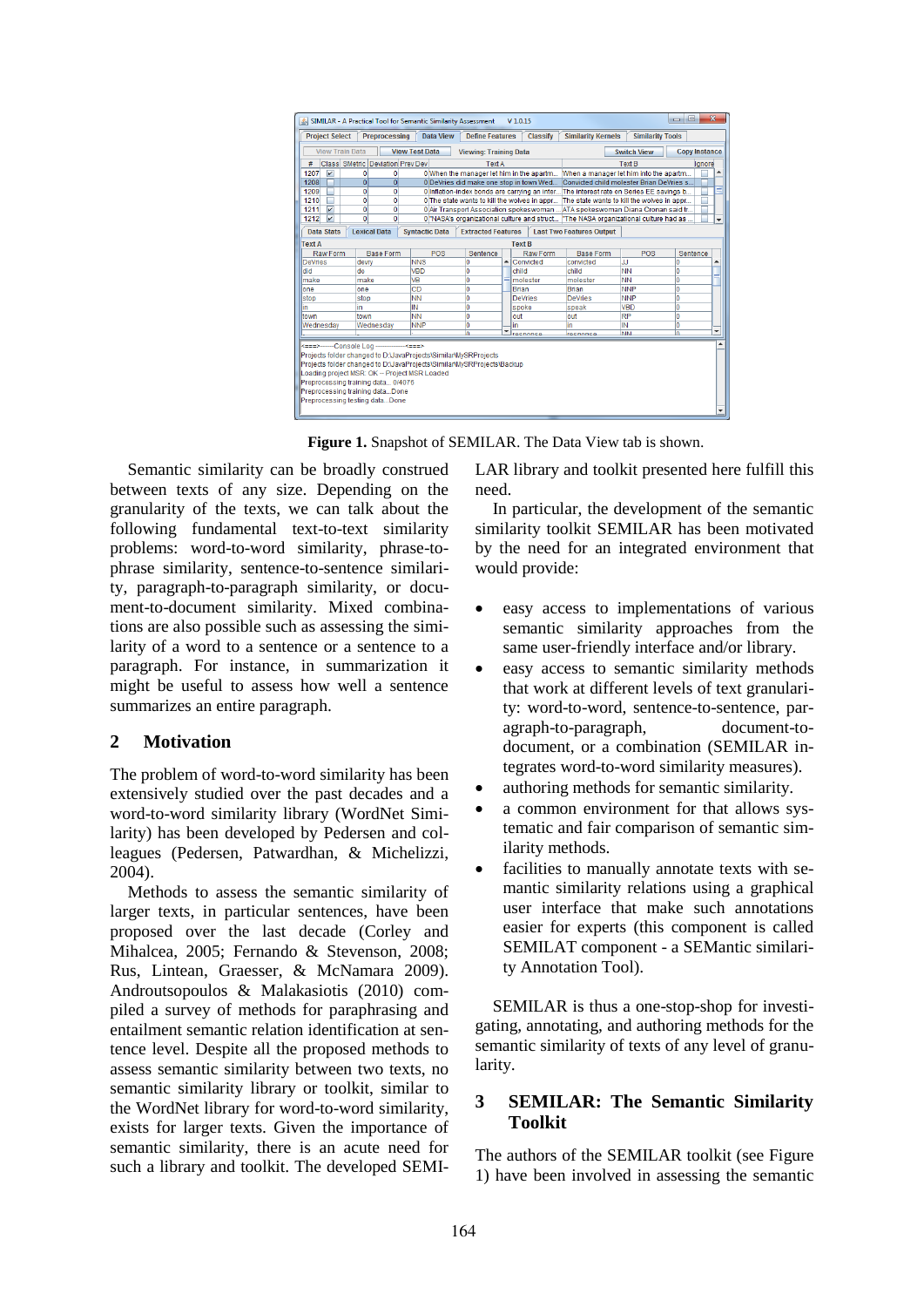similarity of texts for more than a decade. During this time, they have conducted a careful requirements analysis for an integrated software toolkit that would integrate various methods for semantic similarity assessment. The result of this effort is the prototype presented here. We briefly present the components of SEMILAR next and then describe in more detail the core component of SEMILAR, i.e. the set of semantic similarity methods that are currently available. It should be noted that we are continuously adding new semantic similarity methods and features to SEMI-LAR.

The SEMILAR toolkit includes the following components: project management; data viewbrowsing-visualization; preprocessing (e.g., collocation identification, part-of-speech tagging, phrase or dependency parsing, etc.), semantic similarity methods (word-level and sentencelevel), classification components for qualitative decision making with respect to textual semantic relations (naïve Bayes, Decision Trees, Support Vector Machines, and Neural Network), kernelbased methods (sequence kernels, word sequence kernels, and tree kernels; as of this writing, we are still implementing several other tree kernel methods); debugging and testing facilities for model selection; and annotation components (allows domain expert to manually annotate texts with semantic relations using GUI-based facilities; Rus et al., 2012). For space reasons, we only detail next the main algorithms in the core component, i.e. the major text-to-text similarity algorithms currently available in SEMILAR.

### **4 The Semantic Similarity Methods Available in SEMILAR**

The core component of SEMILAR is a set of text-to-text semantic similarity methods. We have implemented methods that handle both unidirectional similarity measures as well as bidirectional similarity measures. For instance, the semantic relation of entailment between two texts is unidirectional (a text T logically entails a hypothesis text H but H does not entail T) while the paraphrase relation is bidirectional (text A has same meaning as text B and vice versa).

Lexical Overlap. Given two texts, the simplest method to assess their semantic similarity is to compute lexical overlap, i.e. how many words they have in common. There are many lexical overlap variations. Indeed, a closer look at lexical overlap reveals a number of parameters that turns the simple lexical overlap problem into a large space of possibilities. The parameters include preprocessing options (collocation detection, punctuation, stopword removal, etc.), filtering options (all words, content words, etc.), weighting schemes (global vs. local weighting, binary weighting, etc.), and normalization factors (largest text, weighted average, etc.). A total of 3,456 variants of lexical overlap can be generated by different parameter settings in SEMILAR. Lintean (2011) has shown that performance on lexical overlap methods on the tasks of paraphrase identification and textual entailment tasks can vary significantly depending on the selected parameters. Some lexical overlap variations lead to performance results rivaling more sophisticated, state-of-the-art methods.

It should be noted that the overlap category of methods can be extended to include N-gram overlap methods (see the N-gram overlap methods proposed by the Machine Translation community such as BLEU and METEOR). SEMI-LAR offers bigram and unigram overlap methods including the BLEU and METEOR scores.

A natural approach to text-to-text similarity methods is to rely on word-to-word similarity measures. Many of the methods presented next compute the similarity of larger texts using individual word similarities.

**Mihalcea, Corley, & Strappavara (2006; MCS)** proposed a *greedy* method based on wordto-word similarity measures. For each word in text A (or B) the maximum similarity score to any word in the other text B (or A) is used. An idf-weighted average is then computed as shown in the equation below.

$$
\begin{split} sim(T1, T2) &= \frac{1}{2}(\frac{\sum\limits_{w \in \{T_{1}\}}\max\{\,Sim(w, T_{2}) * idf(w)\}}{\sum\limits_{w \in \{T_{1}\}}idf(w)} + \\ &\frac{\sum\limits_{w \in \{T_{2}\}}\max\{\,Sim(w, T_{1}) * idf(w)\}}{\sum\limits_{w \in \{T_{2}\}}idf(w)} ) \end{split}
$$

The word-to-word similarity function *sim(w, T)* in the equation above can be instantiated to any word-to-word similarity measure (e.g. WordNet similarities or Latent Semantic Analysis). The vast majority of word-to-word similarity measures that rely on WordNet are concept-toconcept measures and to be able to use them one must map words in the input texts onto concepts in WordNet, i.e. word sense disambiguation (WSD) is needed. As of this writing, SEMILAR addresses the issue in two simple ways: (1) se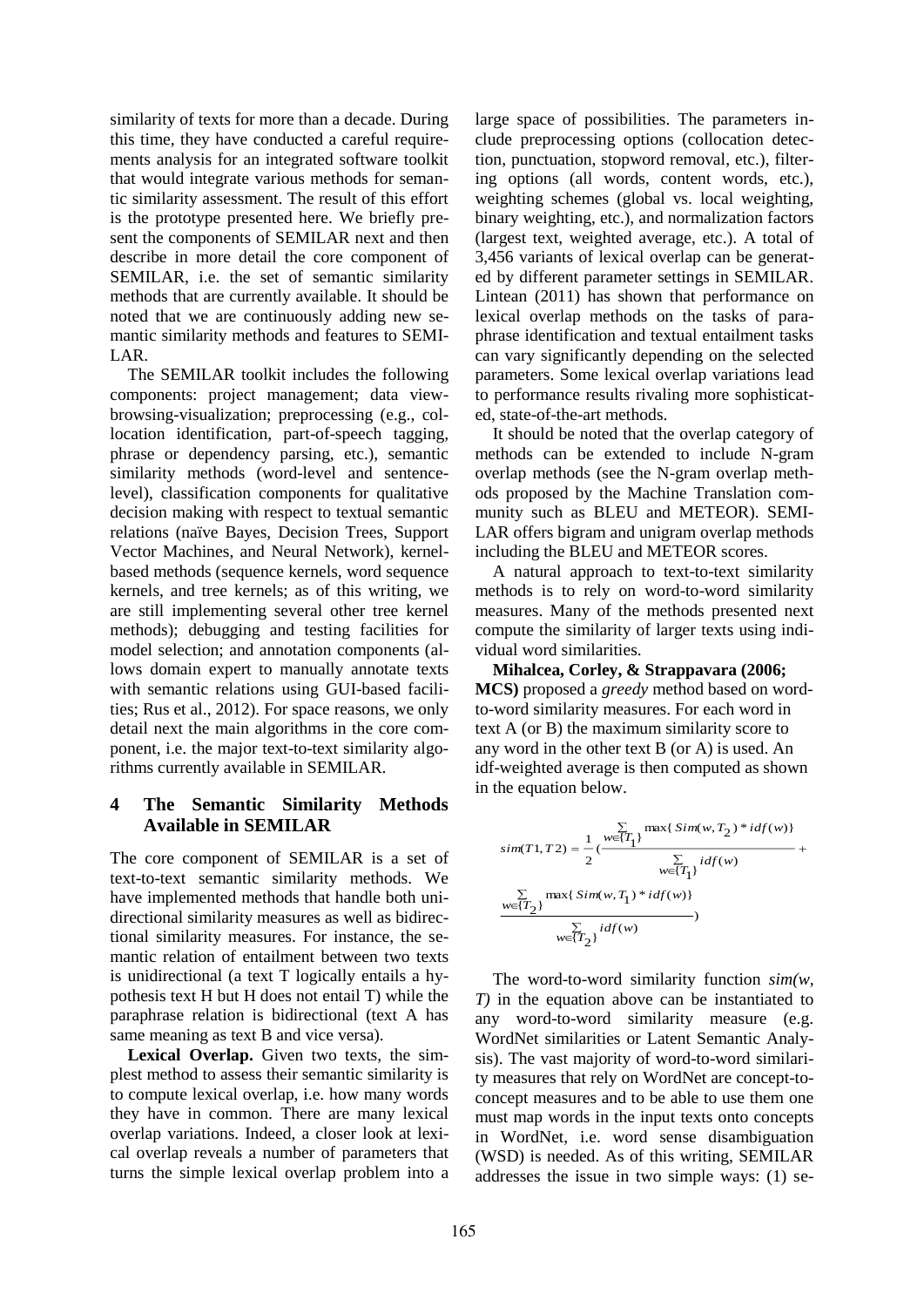lecting the most frequent sense for each word, which is sense #1 in WordNet, and (2) using all the senses for each word and then take the maximum (or average) of the relatedness scores for each pair of word senses. We label the former method as ONE (sense one), whereas the latter is labeled as ALL-MAX or ALL-AVG (all senses maximum score or all senses average score, respectively). Furthermore, most WordNet-based measures only work within a part-of-speech category, e.g. only between nouns.

Other types of word-to-word measures, such as those based on Latent Semantic Analysis or Latent Dirichlet Allocation, do not have a wordsense disambiguation challenge.

**Rus and Lintean (2012; Rus-Lintean-Optimal Matching or ROM)** proposed an *optimal* solution for text-to-text similarity based on word-to-word similarity measures. The optimal lexical matching is based on the optimal assignment problem, a fundamental combinatorial optimization problem which consists of finding a maximum weight matching in a weighted bipartite graph.

Given a weighted complete bipartite graph  $G = X \cup Y$ ;  $X \times Y$ ), where edge xy has weight  $w(xy)$ , the optimal assignment problem is to find a matching M from X to Y with maximum weight.

A typical application is about assigning a group of workers, e.g. words in text A in our case, to a set of jobs (words in text B in our case) based on the expertise level, measured by  $w(xy)$ , of each worker at each job. By adding dummy workers or jobs we may assume that X and Y have the same size, *n*, and can be viewed as  $X = \{x_1, x_2, ..., x_n\}$  and  $Y = \{y_1, y_2, ..., y_n\}$ . In the semantic similarity case, the weight  $w(xy)$ is the word-to-word similarity between a word x in text A and a word y in text B.

The assignment problem can also be stated as finding a permutation  $\pi$  of  $\{1, 2, 3, \ldots, n\}$  for which  $\sum_{i=1}^{n} w(x_i, y_{\pi(i)})$  is maximum. Such an assignment is called optimum assignment. The Kuhn-Munkres algorithm (Kuhn, 1955) can find a solution to the optimum assignment problem in polynomial time.

**Rus and colleagues (Rus et al., 2009; Rus & Graesser, 2006; Rus-Syntax-Negation or RSN)** used a lexical overlap component combined with syntactic overlap and negation handling to compute an unidirectional subsumption score between two sentences, T (Text) and H (Hypothesis), in entailment recognition and student input

assessment in Intelligent Tutoring Systems. Each text is regarded as a graph with words as nodes/vertices and syntactic dependencies as edges. The subsumption score reflects how much a text is subsumed or contained by another. The equation below provides the overall subsumption score, which can be averaged both ways to compute a similarity score, as opposed to just the subsumption score, between the two texts.

$$
\begin{aligned} subsum_{f,H}) = &\; (\alpha \times \frac{V_h \mathcal{E} H_v}{|V_h|} \frac{\max{V_f \in T_v} \; match(V_h, V_t)}{|V_h|} \\ &+ \beta \times \frac{E_h \mathcal{E} H_e}{|E_h|} \frac{\max{E_f \in T_e} \; match(E_h, E_t)}{|E_h|}) \times \frac{\left(1 + (-1)^{\# neg\_rel}\right)}{2} \end{aligned}
$$

The lexical component can be used by itself (given a weight of 1 with the syntactic component given a weight of 0) in which case the similarity between the two texts is just a compositional extension of word-to-word similarity measures. The *match* function in the equation can be any word-to-word similarity measure including simple word match, WordNet similarity measures, LSA, or LDA-based similarity measures.

**Fernando and Stevenson (FST; 2008)** proposed a method in which similarities among all pairs of words are taken into account for computing the similarity of two texts. Each text is represented as a binary vector  $(1 -$  the word occurs in the text;  $0 -$  the word does not occur in the text). They use a similarity matrix operator W that contains word-to-word similarities between any two words.

$$
\Rightarrow \Rightarrow \frac{\Rightarrow}{a \text{ } Wb} \overrightarrow{T}
$$
  
sim(a, b) = 
$$
\frac{a \text{ } Wb}{\Rightarrow \Rightarrow}
$$
  
| a || b |

Each element  $w_{ij}$  represents the word-level semantic similarity between word  $a_i$  in text A and word  $b_j$  in text B. Any word-to-word semantic similarity measure can be used.

**Lintean and Rus (2010; weighted-LSA or**  *w***LSA)** extensively studied methods for semantic similarity based on Latent Semantic Analysis (LSA; Landauer et al., 2006). LSA represents words as vectors in a 300-500 dimensional LSA space. An LSA vector for larger texts can be derived by vector algebra, e.g. by summing up the individual words' vectors. The similarity of two texts A and B can be computed using the cosine (normalized dot product) of their LSA vectors. Alternatively, the individual word vectors can be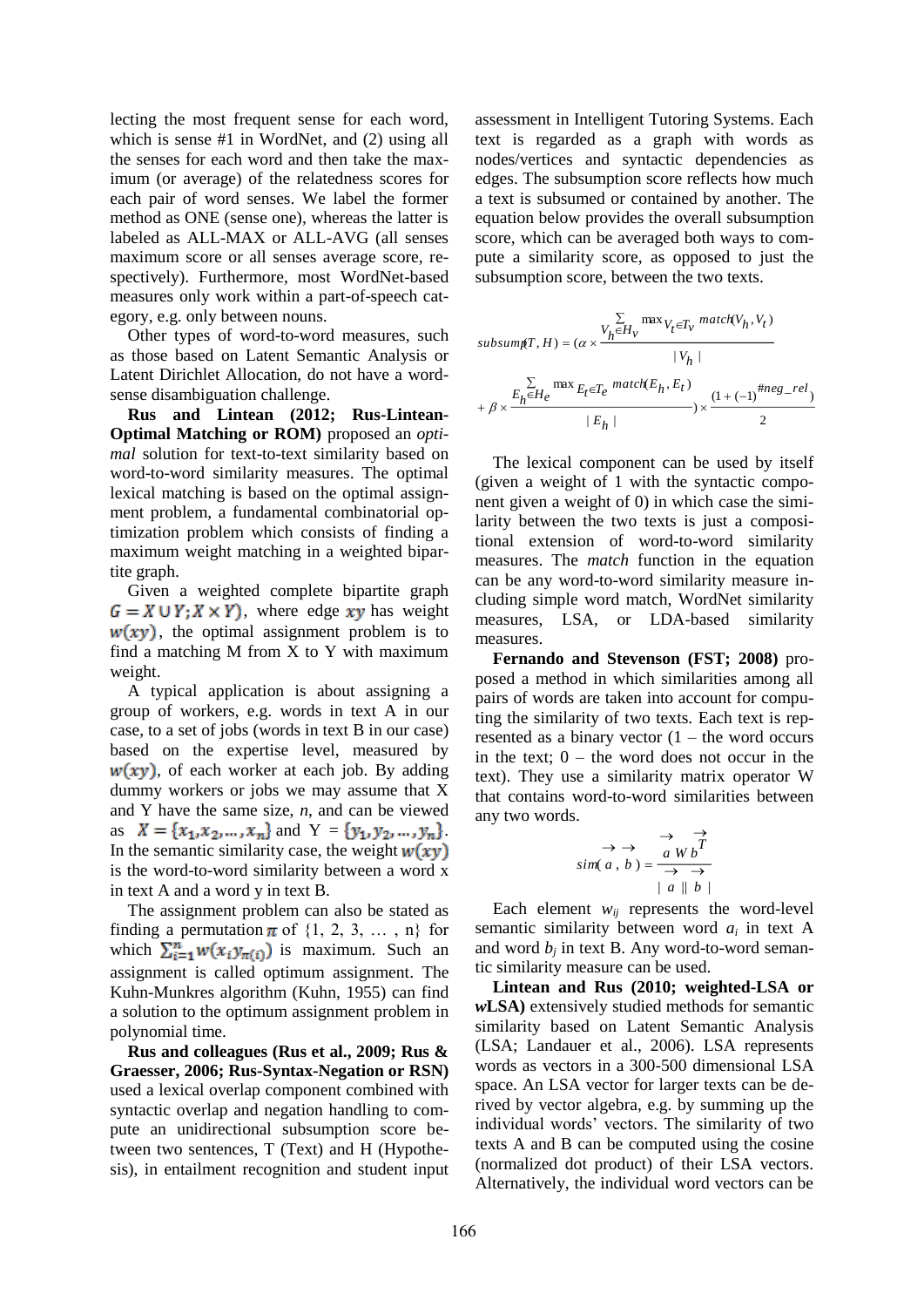combined through weighted sums. Lintean and Rus (2010) experimented with a combination of 3 local weights and 3 global weights. All these versions of LSA-based text-to-text similarity measures are available in SEMILAR.

SEMILAR also includes a set of similarity measures based on the unsupervised method **Latent Dirichlet Allocation (LDA; Blei, Ng, & Jordnan, 2003; Rus, Banjade, & Niraula, 2013).** LDA is a probabilistic generative model in which documents are viewed as distributions over a set of topics ( $\theta_d$  - text *d*'s distribution over topics) and topics are distributions over words ( $\varphi_t$ – topic *t*'s distribution over words). That is, each word in a document is generated from a distribution over words that is specific to each topic.

A first LDA-based semantic similarity measure among words would then be defined as a dotproduct between the corresponding vectors representing the contributions of each word to a topic  $(\varphi_t(w)$  – represents the probability of word *w* in topic *t*). It should be noted that the contributions of each word to the topics does not constitute a distribution, i.e. the sum of contributions is not 1. Assuming the number of topics T, then a simple word-to-word measure is defined by the formula below.

$$
LDA - w2w(w, v) = \sum_{t=1}^{T} \varphi_t(w)\varphi_t(v)
$$

More global text-to-text similarity measures could be defined in several ways as detailed next.

Because in LDA a document is a distribution over topics, the similarity of two texts needs to be computed in terms of similarity of distributions. The Kullback-Leibler (KL) divergence defines a distance, or how dissimilar, two distributions *p* and *q* are as in the formula below.

$$
KL(p,q) = \sum_{i=1}^{T} p_i \log \frac{p_i}{q_i}
$$

If we replace *p* with  $\theta_d$  (text/document *d*'s distribution over topics) and *q* with  $\theta_c$ (text/document *c*'s distribution over topics) we obtain the KL distance between two documents (documents *d* and *c* in our example). The KL distance has two major problems. In case *q<sup>i</sup>* is zero KL is not defined. Then, KL is not symmetric. The Information Radius measure (IR) solves these problems by considering the average of  $p_i$ and  $q_i$  as below. Also, the IR can be transformed

into a symmetric similarity measure as in the following (Dagan, Lee, & Pereira, 1997):

$$
SIM(p,q) = 10^{-\delta IR(c,d)}
$$

The Hellinger and Manhattan distances between two distributions are two other options that avoid the shortcomings of the KL distance. Both are options are implemented in SEMILAR.

LDA similarity measures between two documents or texts *c* and *d* can also include similarity of topics. That is, the text-to-text similarity is obtained multiplying the similarities between the distribution over topics ( $\theta_d$  and  $\theta_c$ ) and distribution over words ( $\varphi$ <sub>t1</sub> and  $\varphi$ <sub>t2</sub>). The similarity of topics can be computed using the same methods illustrated above as the topics are distributions over words (for all the details see Rus, Banjade, & Niraula, 2013).

The last semantic similarity method presented in this paper is based on **the Quadratic Assignment Problem (OAP).** The OAP method aims at finding an optimal assignment from words in text A to words in text B, based on individual wordto-word similarity measures, while simultaneously maximizing the match between the syntactic dependencies of the words.

The Koopmans-Beckmann (1957) formulation of the QAP problem best fits this purpose. The goal of the original QAP formulation, in the domain of economic activity, was to minimize the objective function QAP shown below where matrix F describes the flow between any two facilities, matrix D indicates the distances between locations, and matrix B provides the cost of locating facilities to specific locations. F, D, and B are symmetric and non-negative.

$$
\min QAP(F, D, B) = \sum_{i=1}^{n} \sum_{j=1}^{n} f_{i,j} d_{\pi(i)\pi(j)} + \sum_{i=1}^{n} b_{i,\pi(i)}
$$

The  $f_{i,j}$  term denotes the flow between facilities *i* and *j* which are placed at locations  $\pi(i)$  and  $\pi(j)$ , respectively. The distance between these locations is  $d_{\pi(i)\pi(j)}$ . In our case, F and D describe dependencies between words in one sentence while B captures the word-to-word similarity between words in opposite sentences. Also, we have weighted each term in the above formulation and instead of minimizing the sum we are maximizing it resulting in the formulation below.

$$
\max QAP(F, D, B) = \alpha \sum_{i=1}^{n} \sum_{j=1}^{n} f_{i,j} d_{\pi(i)\pi(j)} + (1 - \alpha) \sum_{i=1}^{n} b_{i,\pi(i)}
$$